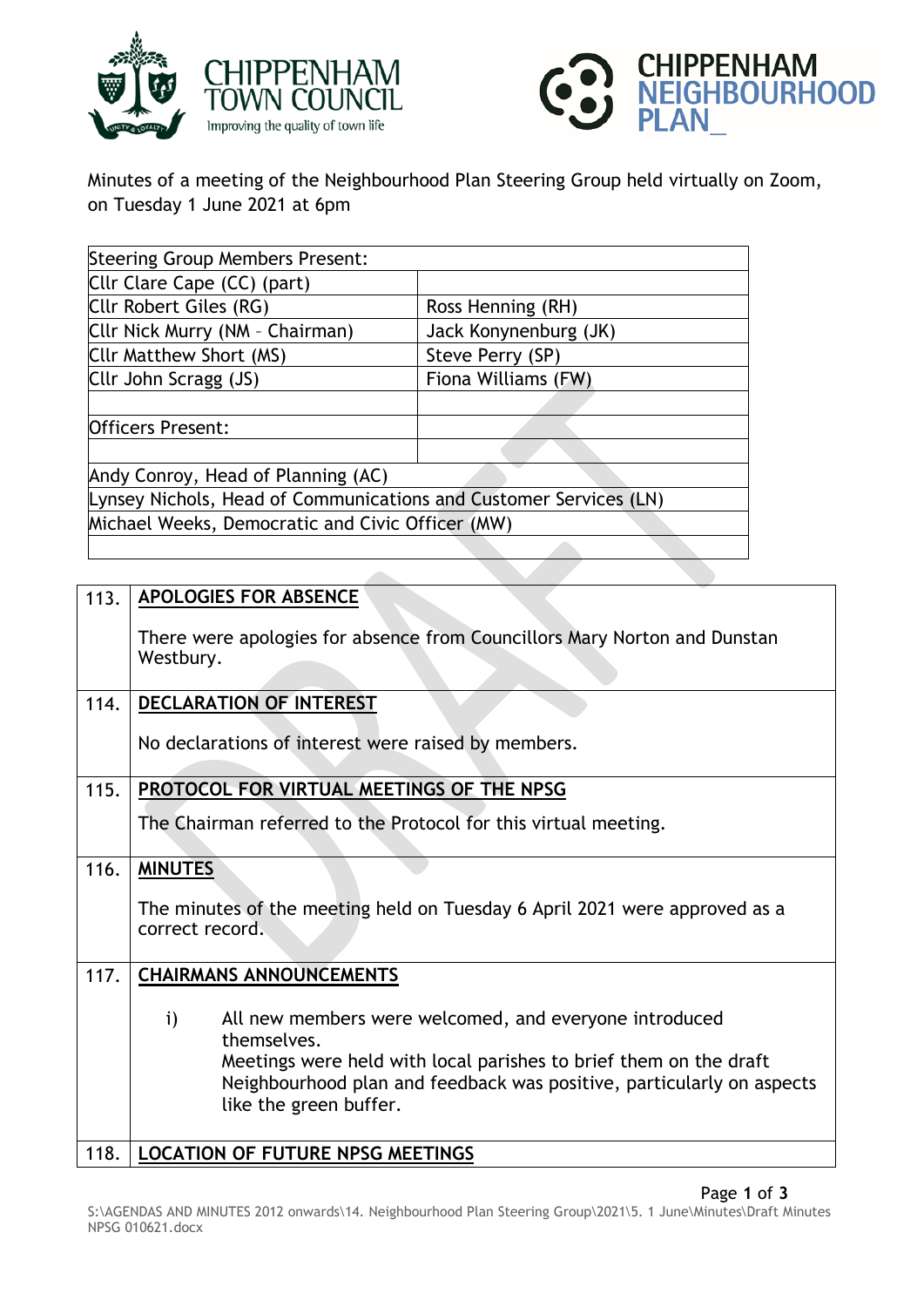|      | Following a discussion by group members it was agreed that if possible the next<br>meeting in July should be in person at the Town Hall (depending on COVID<br>restrictions at the time), and for subsequent meetings, depending on the agenda,<br>a mix of in person and virtual meetings.                                                                                                                                                                         |
|------|---------------------------------------------------------------------------------------------------------------------------------------------------------------------------------------------------------------------------------------------------------------------------------------------------------------------------------------------------------------------------------------------------------------------------------------------------------------------|
| 119. | FEEDBACK FROM WILTSHIRE PLANNERS MEETING                                                                                                                                                                                                                                                                                                                                                                                                                            |
|      | AC/NM confirmed that Wiltshire Council had explained that there was nothing<br>troubling them with the scope of the plan although they had not reviewed it in<br>detail. It was currently considered that SEA & HRA screening was not necessary.<br>AC confirmed they were did not comment on specific policies at the meeting, but<br>Wiltshire Council stressed the importance of providing evidence on items such as<br>the Local Green Space (LGS) Designation. |
|      | It was confirmed by AC that Chippenham TC would have to wait at least six weeks<br>for the Langley Burrell Neighbourhood Area application to be approved before our<br>application to extend the Chippenham Neighbourhood Area could be considered.<br>AC to take a report to Full Council in June to obtain resolution from the Council<br>to agree to extension of the Neighbourhood Area.                                                                        |
| 120. | <b>CONSULTANT COMMISSIONING</b>                                                                                                                                                                                                                                                                                                                                                                                                                                     |
|      | AC confirmed 3 written quotes had been obtained for design/formatting of the<br>Neighbourhood Plan, which were evaluated with the Town Council's Corporate<br>Management Team. Ice House Design were instructed following the evaluation.<br>Wiltshire Community First had been instructed to undertake the Regulation 14<br>questionnaire, and Pear Mapping to create OS maps for the Plan.                                                                        |
|      | AC confirmed that draft questions for the Regulation 14 questionnaire would<br>come to the next group meeting. RG queried whether there was any scope to<br>have '1-10 rating' type of questions in the consultation. NM/AC confirmed that<br>previous surveys had used this format to illicit more open-ended responses but<br>that the Regulation 14 questionnaire needed to used closed questions to evaluate<br>agreement (or not) with our draft policies.     |
| 121. | DESIGN/FORMAT OF NEIGHBOURHOOD PLAN                                                                                                                                                                                                                                                                                                                                                                                                                                 |
|      | AC shared a screen shot of the draft design to the group, which the group<br>approved. The group discussed the illustrations on the front of the document and<br>the group felt it was better to have a local landmark on the front.                                                                                                                                                                                                                                |
|      | LN confirmed that the Council has a large photo library of the town and<br>something suitable could be chosen.                                                                                                                                                                                                                                                                                                                                                      |
|      | Following a query from JS, AC confirmed that some printed copies of the final<br>document would be placed in public locations, otherwise the document will be<br>able to be viewed electronically.                                                                                                                                                                                                                                                                  |
| 122. | <b>REVISIONS TO DRAFT PLAN</b>                                                                                                                                                                                                                                                                                                                                                                                                                                      |
|      | AC confirmed the following                                                                                                                                                                                                                                                                                                                                                                                                                                          |